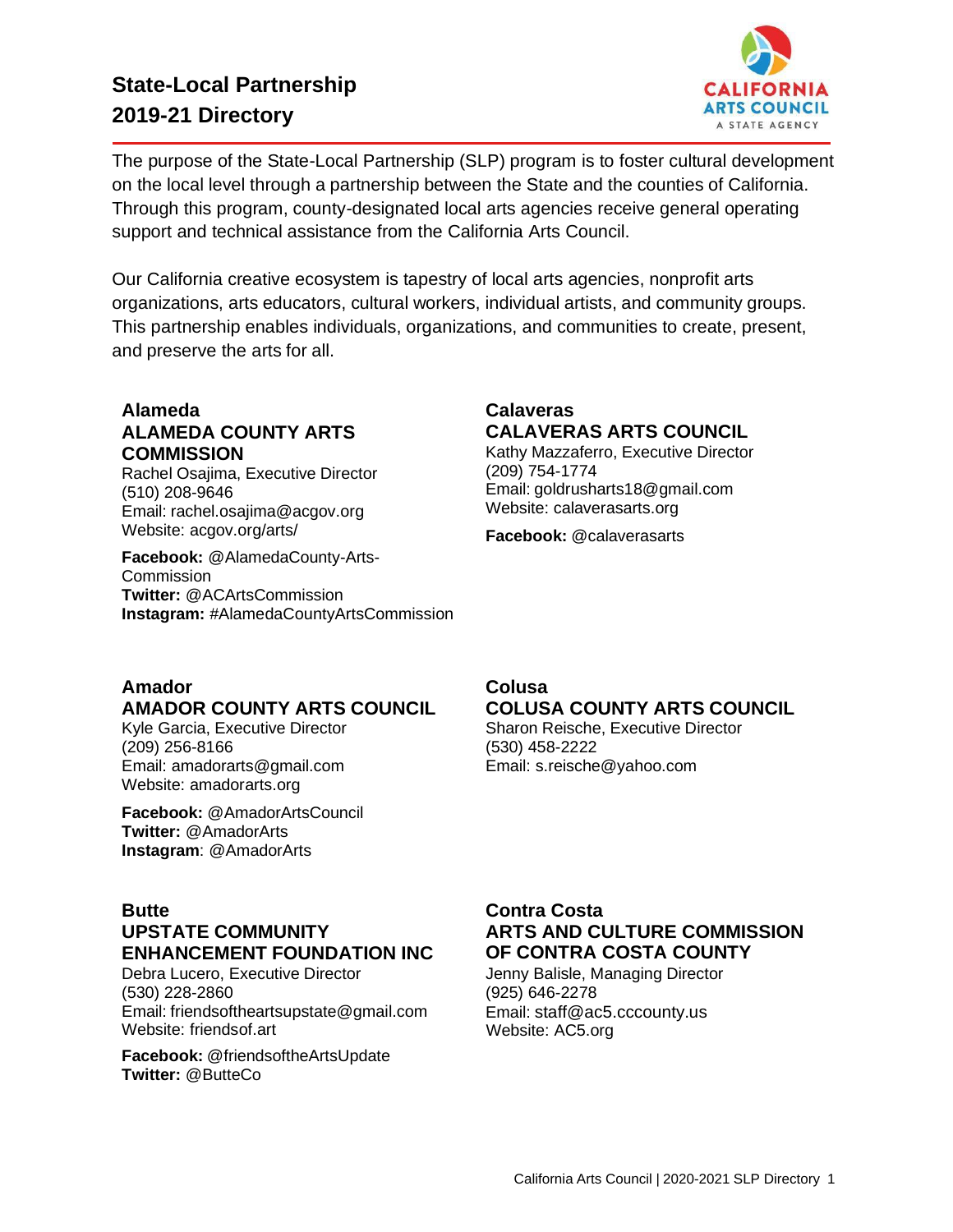### **Del Norte DEL NORTE ASSOCIATION FOR CULTURAL AWARENESS**

Stephanie La Torre, Executive Director (707) 464-1336 Email: [office@dnaca.net](mailto:office@dnaca.net) Website: dnaca.net

**Facebook:** @DNACACC **Instagram:** @dnaca\_cc

## **El Dorado ARTS AND CULTURE EL DORADO**

Terry LeMoncheck, Executive Director (530) 295-3496 Website: artsandcultureeldorado.org

**Facebook:** @ArtsandCultureElDorado

#### **Fresno FRESNO ARTS COUNCIL INC**

Lilia Gonzales Chavez, Executive Director (559) 237-9734 Email: [Lilia@fresnoartscouncil.org](mailto:Lilia@fresnoartscouncil.org) Website: fresnoartscouncil.org

**Facebook:** @fresnoartscouncil **Instagram:** @fresnoartscouncil

#### **Humboldt HUMBOLDT ARTS COUNCIL**

Jemima Harr, Executive Director (707) 442-0278 Email: [jemima@humboldtarts.org](mailto:jemima@humboldtarts.org) Website: humboldtarts.org

**Facebook:** @HACMGMA **Instagram:** @humboldtartscouncil

### **Imperial NORTH COUNTY COALITION FOR THE ARTS**

Jay Kruger, Executive Director (760) 717-5121 Email: [nocca97@yahoo.com](mailto:nocca97@yahoo.com) Website: northcountycoalitionforthearts.org

**Facebook:** @nocca97 **Instagram:** @nocca97

### **Inyo**

## **INYO COUNCIL FOR THE ARTS**

Lynn Cooper, Executive Director (760) 873-8014 Email[: lynn@inyo.org](mailto:lynn@inyo.org) Website: inyo.org

# **Kern**

**ARTS COUNCIL OF KERN** David Gordon, Executive Director

(661) 324-9000 Email: [david.gordon@kernarts.org](mailto:david.gordon@kernarts.org) Website: kernarts.org

## **Lake**

## **LAKE COUNTY ARTS COUNCIL**

Barbara Clark, Executive Director (707) 263-6658 Email[: bclark@lakearts.org](mailto:bclark@lakearts.org) Website: lakearts.org https:/[/www.facebook.com/LakeArtsCA/](http://www.facebook.com/LakeArtsCA/)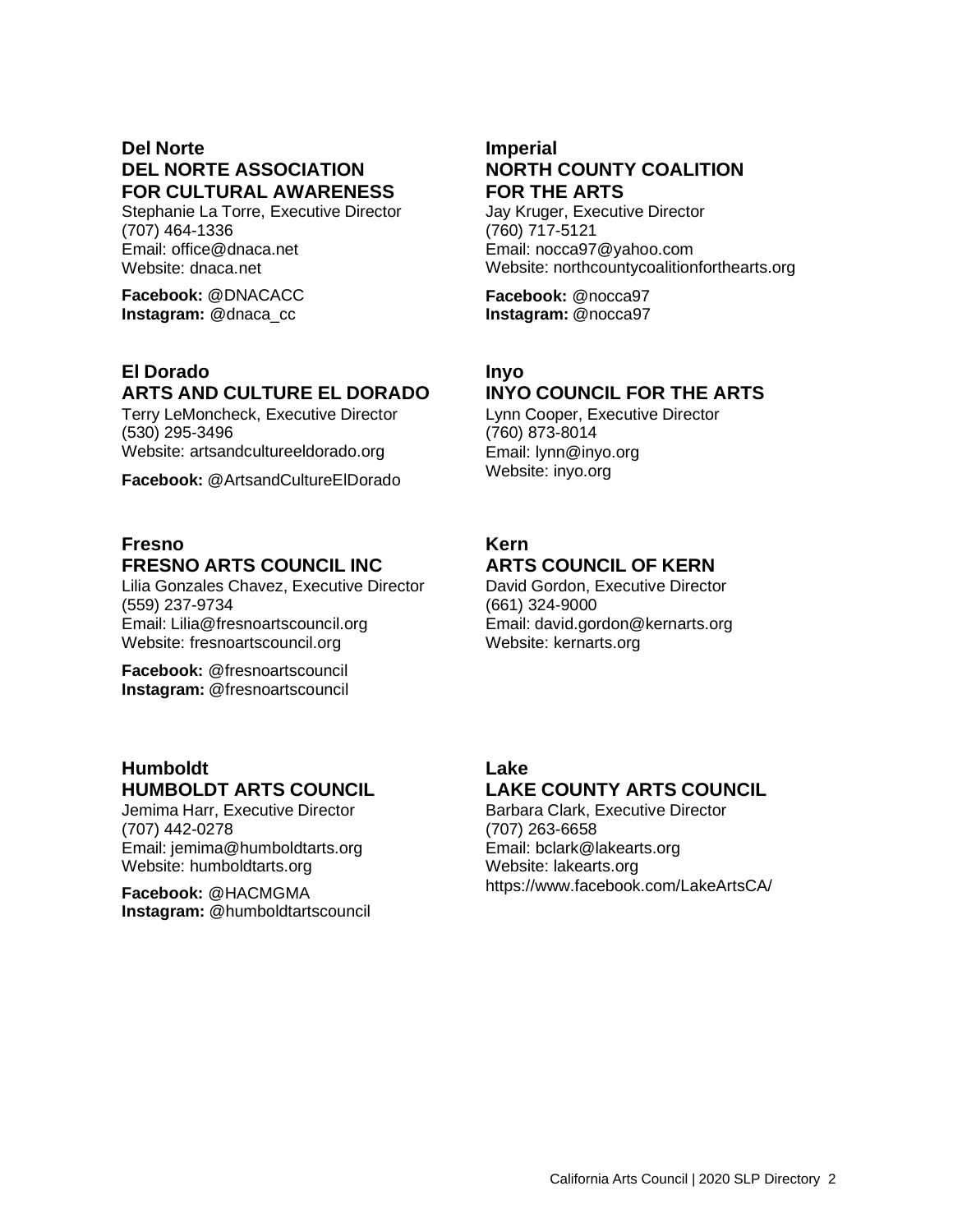#### **Lassen LASSEN COUNTY PERFORMING ARTS COUNCIL INC**

Eileen Searcy, Board Secretary (530) 257-5222 Email: [eileen.searcy@yahoo.com](mailto:eileen.searcy@yahoo.com) Website: lassencountyartscouncil.org

**Facebook:** @lassen

#### **Los Angeles LOS ANGELES COUNTY DEPARTMENT OF ARTS AND CULTURE**

Angela Gaspar Milanovic, Director of Grants and Professional Development (213) 202-5858 Email: [amilanovic@arts.lacounty.gov](mailto:amilanovic@arts.lacounty.gov) Website: lacountyarts.org

**Facebook:** @LACountyArts **Twitter:** @LACountyArts **Instagram:** @LACountyArts

#### **Madera MADERA COUNTY ARTS COUNCIL**

Jim Kocher, Interim Executive Director (559) 661-7005 Email: [jkocher@maderaarts.org](mailto:jkocher@maderaarts.org) Website: maderaarts.org

**Facebook:** @maderacountyarts **Twitter:** @mcaccirclegallery **Instagram:** @maderaarts

### **Marin**

## **MARIN CULTURAL ASSOCIATION**

Gabriella Calicchio, Executive Director (415) 473-6398 Email: [gcalicchio@marincounty.org](mailto:gcalicchio@marincounty.org) Website: https:/[/www.marincultural.org/](http://www.marincultural.org/)

**Facebook:** @marincultural **Instagram:** @marincultural

#### **Mariposa MARIPOSA COUNTYARTS COUNCIL INC**

Cara Goger, Executive Director (209) 966-3155 Email: [goger@mariposaartscouncil.org](mailto:goger@mariposaartscouncil.org) Website: mariposaartscouncil.org

**Facebook:** @mariposaartscouncil **Instagram:** @mariposaarts

#### **Mendocino ARTS COUNCIL OF MENDOCINO COUNTY**

Alyssum Wier, Executive Director (707) 463-2727 Email: [director@artsmendocino.org](mailto:director@artsmendocino.org) Website: artsmendocino.org

#### **Facebook:**

@ArtsCouncilofMendocinoCounty **Twitter:** @artsmendo **Instagram:** @artscouncilmendocino

#### **Merced MERCED COUNTY ARTS COUNCIL INC**

Colton Dennis, Executive Director (209) 388-1090 Email: [director@artsmerced.org](mailto:director@artsmerced.org) Website: artsmerced.org

## **Modoc**

#### **MODOC COUNTY ARTS COUNCIL INC**

C Michelle Ray, Executive Director (530) 233-2870 Email: [michelleray@modocarts.org](mailto:michelleray@modocarts.org) Website: modocarts.org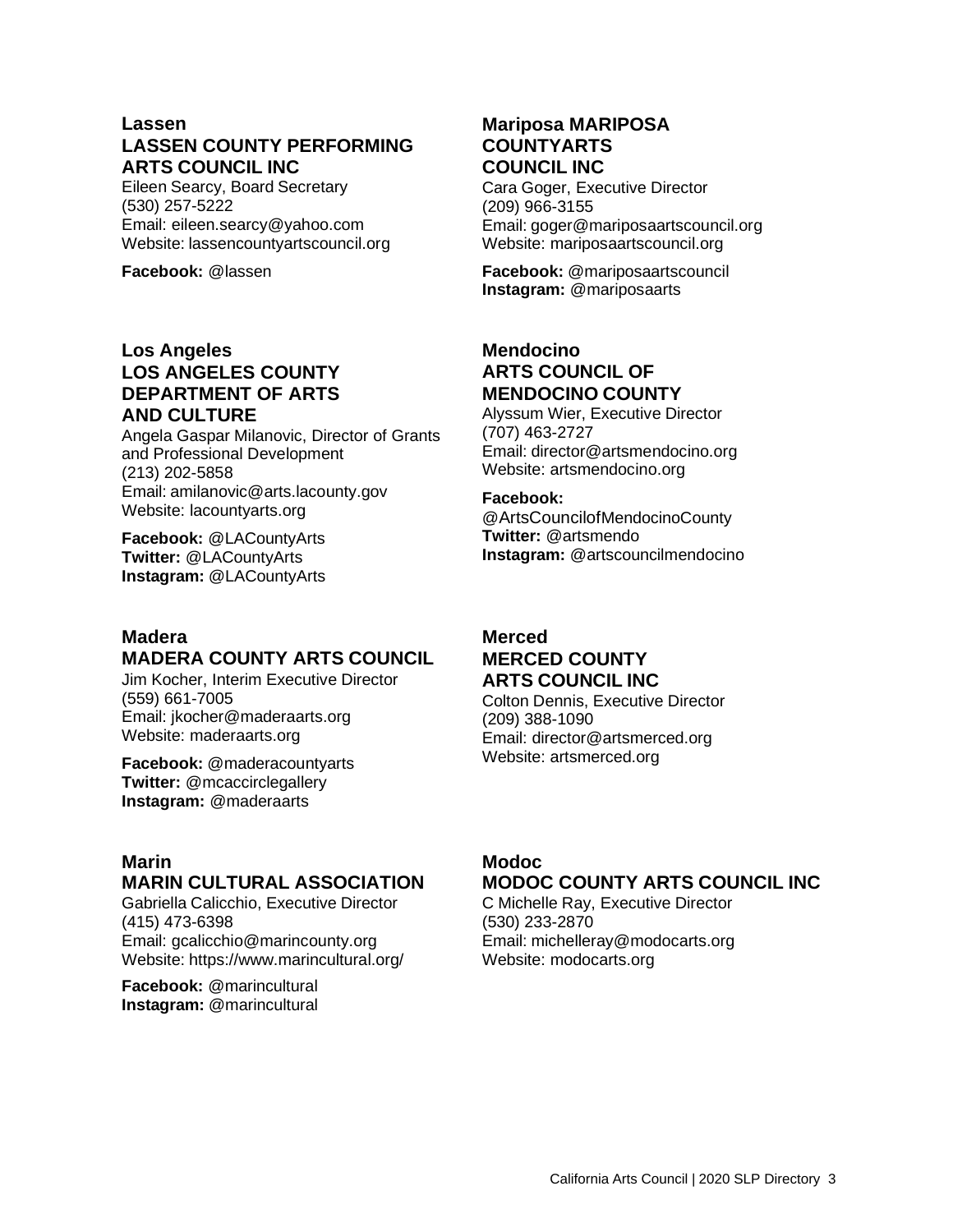## **Mono MONO ARTS COUNCIL**

Kristin Reese, Executive Director (760) 914-2731 Email: [kristin@monoarts.org](mailto:kristin@monoarts.org) Website: monoarts.org

**Facebook:** @monoarts.council **Twitter:** @monoartscouncil **Instagram:** @monoartscouncil

### **Monterey ARTS COUNCIL FOR MONTEREY COUNTY**

Jacquie Atchison, Executive Director (831) 622-9060 Email: [jacquie@arts4mc.org](mailto:jacquie@arts4mc.org) Website: arts4mc.org

**Facebook:** @artsmonterey **Twitter:** @arts4mc **Instagram:** @arts4mc

#### **Napa ARTS COUNCIL NAPA VALLEY**

Chris DeNatale, President and CEO (707) 257-2117 Email: [Chris@artscouncilnv.org](mailto:Chris@artscouncilnv.org) Website: artscouncilnapavalley.org

**Facebook:** @artscouncilnapavalley **Instagram:** @artscouncilnapavalley

#### **Nevada ARTS COLLABORATIVE OF NEVADA COUNTY**

Eliza Tudor, Executive Director (530) 718-0727 Email: [eliza@nevadacountyarts.org](mailto:eliza@nevadacountyarts.org) Website: nevadacountyarts.org

### **Orange ARTS ORANGE COUNTY**

Richard Stein, President & CEO (714) 556-5160 Email[: rstein@artsoc.org](mailto:rstein@artsoc.org) Website: artsoc.org

**Facebook:** @artsorangecounty **Twitter:** @SparkOC

#### **Placer THE ARTS COUNCIL OF PLACER COUNTY**

Jim Crosthwaite, Executive Director (916) 209-6778 Email: [executivedirector@placerarts.org](mailto:executivedirector@placerarts.org) Website: placerarts.org

**Facebook:** @theACPC **Twitter:** @theACPC **Instagram:** @theACPC

#### **Plumas PLUMAS COUNTY ARTS COMMISSION**

Kara Rockett-Arsenault, Executive **Director** (530) 283-3402 Email: kara@plumasarts.org Website: plumasarts.org

### **Riverside RIVERSIDE ARTS COUNCIL**

Patrick Brien, Executive Director (951) 680-1345 Email: [pbrien@riversideartscouncil.com](mailto:pbrien@riversideartscouncil.com) Website: riversideartscouncil.com

**Facebook:** @riversideartscouncil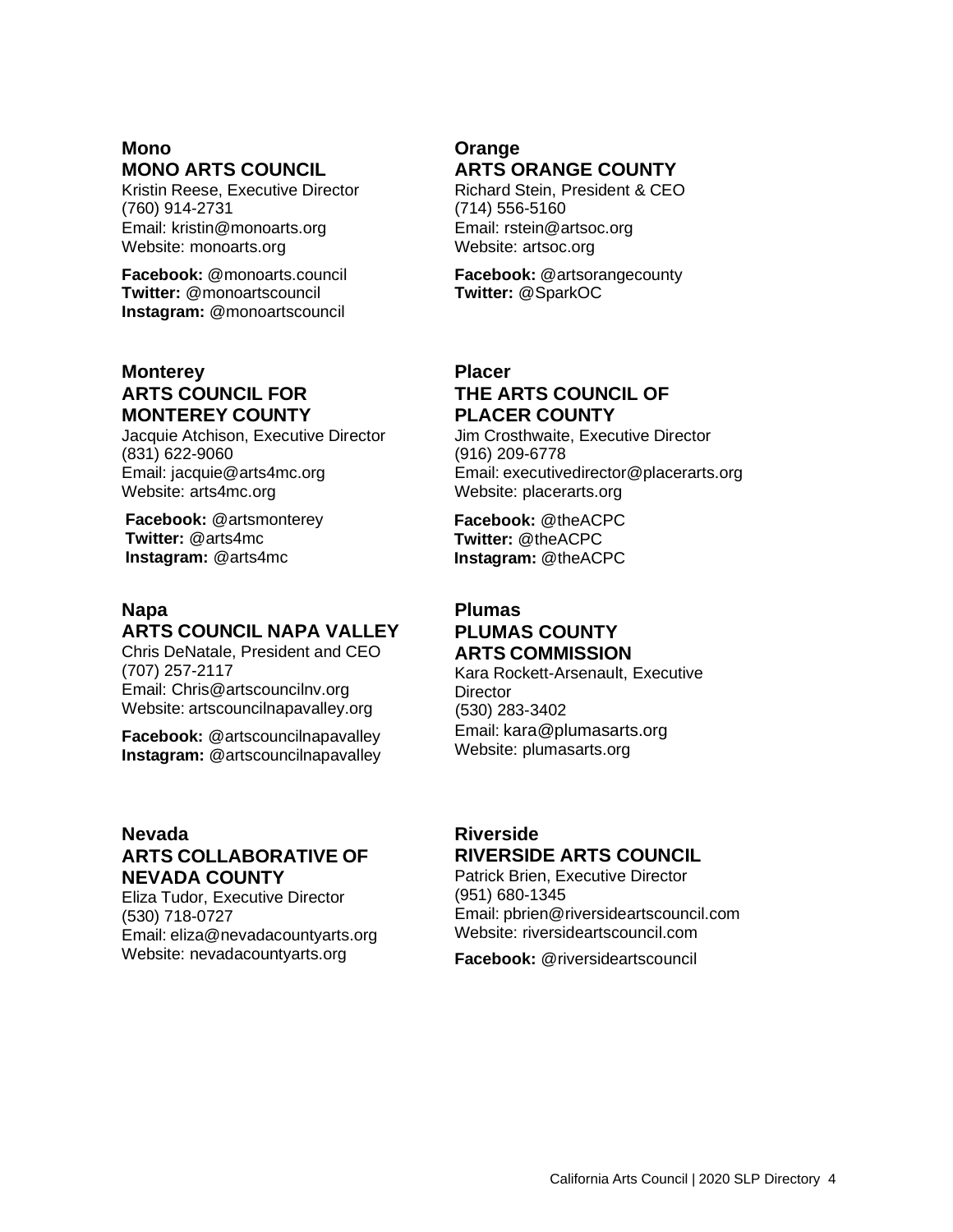### **Sacramento CITY OF SACRAMENTO OFFICE OF ARTS AND CULTURE**

Melissa Cirone, Arts Education Program Coordinator (916) 808-3983 Email: mcirone@cityofsacramento.org Website: arts.cityofsacramento.org

**Facebook:** @sacmetroarts **Twitter:** @saccityarts **Instagram:** @saccityarts

#### **San Benito SAN BENITO COUNTY ARTS COUNCIL**

Jennifer Laine, Executive Director (831) 636-2787 Email: [info@sanbenitoarts.org](mailto:info@sanbenitoarts.org) Website: sanbenitoarts.org

#### **San Bernardino ARTS CONNECTION**

Jennifer Kane, Executive Director (909) 381-1900 Email: [jennifer@artsconnectionnetwork.org](mailto:jennifer@artsconnectionnetwork.org) Website: artsconnectionnetwork.org

**Facebook:** @artsconnectionnetwork **Twitter:** @SBArtsCouncil **Instagram:** @artsconnection\_network

#### **San Diego THE CITY OF SAN DIEGO COMMISSION FOR ARTS AND CULTURE**

Jonathon Glus, Executive Director (619) 236-6800 Email: JGlus@sandiego.gov Website: sandiego.gov/arts-culture

**Facebook:** @CityofSanDiego **Twitter:** @CityofSanDiego **Instagram:** @thecityofsandiego

## **San Francisco SAN FRANCISCO ARTS COMMISSION**

Ralph Remington, Director of Cultural Affairs (415) 252-2100 Email: ralph.remington@sfgov.org Website: sfartscommission.org

### **San Luis Obispo SAN LUIS OBISPO COUNTY ARTS COUNCIL**

Edel Mitchell, Project Coordinator (805) 544-9251 Email: [emitchell@artsobispo.org](mailto:emitchell@artsobispo.org) Website: artsobispo.org

**Facebook**: @artsobispo **Twitter:** @artsobispo **Instagram:** @artsobispo

### **San Mateo SAN MATEO COUNTY ARTS COMMISSION**

Robin Rodricks, Director (650) 599-1005 Email: [artscommission@smcgov.org](mailto:artscommission@smcgov.org) Website: cmo.smcgov.org/arts-commission

**Facebook:** @smcArts

#### **Santa Barbara SANTA BARBARA COUNTY OFFICE OF ARTS AND CULTURE**

Sarah York Rubin, Executive Director (805) 568-3990 Email: [contact@sbac.ca.gov](mailto:contact@sbac.ca.gov) Website: sbac.ca.gov

**Facebook:** @sbartscommission **Instagram:** @SBCOAC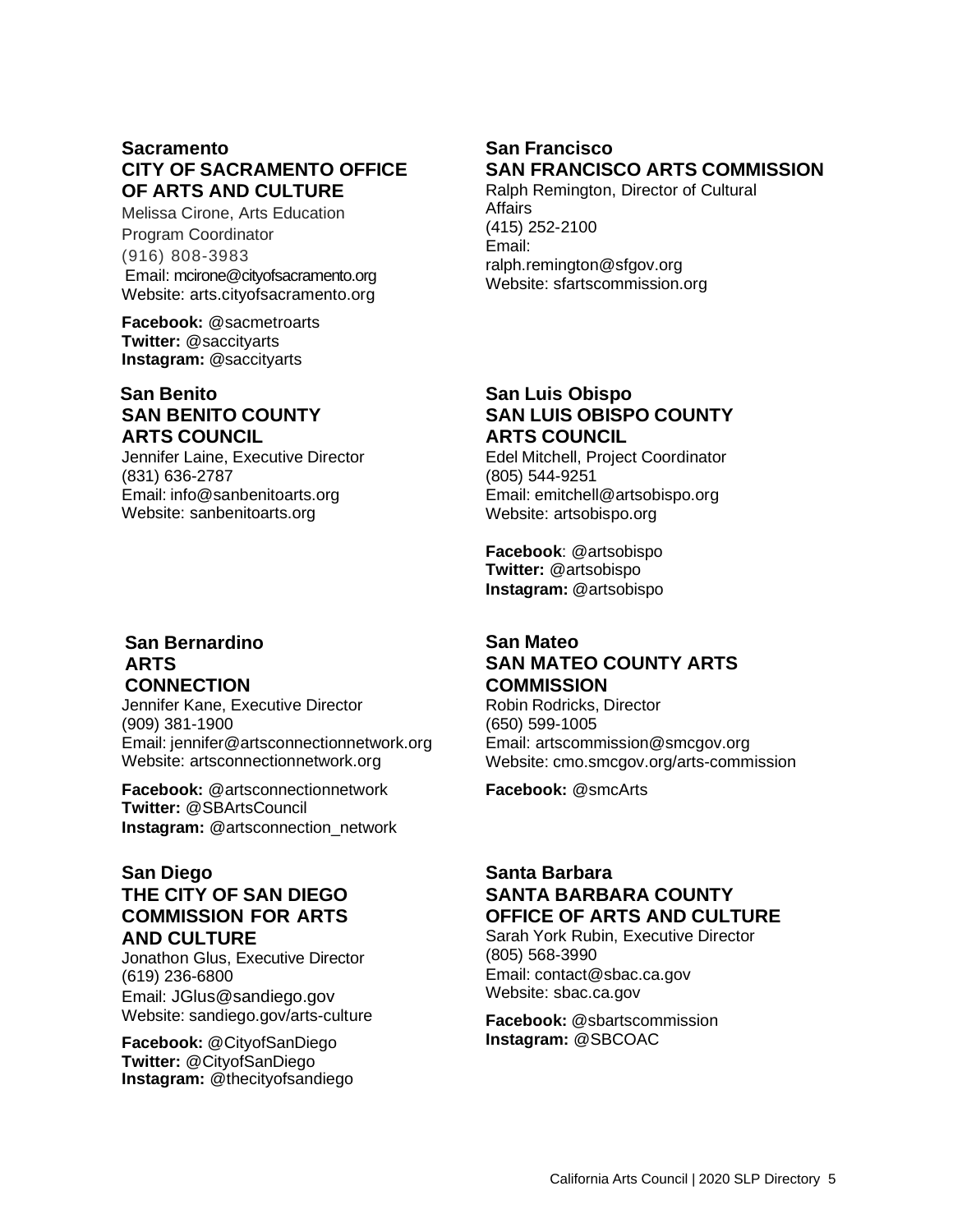#### **Santa Clara SILICON VALLEY CREATES**

Alexandra Urbanowski, Associate Director (408) 998-2787 Email: [alexandra@svcreates.org](mailto:alexandra@svcreates.org) Website: svcreates.org

**Facebook:** @SVCreates **Twitter:** @SV\_Creates **Instagram:** @svcreates

#### **Santa Cruz ARTS COUNCIL SANTA CRUZ COUNTY**

Jim Brown, Executive Director (831) 475-9600 Email: [jim@artscouncilsc.org](mailto:jim@artscouncilsc.org) Website: artscouncilsc.org

**Facebook:** @artscouncilsantacruzcounty **Instagram:** @artscouncilsc

#### **Shasta SHASTA COUNTY ARTS COUNCIL**

Agata Maruszewski, Interim Executive Director (530) 241-7320 Email: [Agata@shastaartscouncil.org](mailto:Agata@shastaartscouncil.org) Website: shastaartscouncil.org

**Facebook:** @shastaartscouncil **Twitter:** @shastaarts **Instagram:** @shastaartscouncil

#### **Sierra SIERRA COUNTY ARTS COUNCIL**

Beverly Jordan, Executive Director (530) 289-9822 Email: [info@sierracountyartscouncil.org](mailto:info@sierracountyartscouncil.org) Website: sierracountyartscouncil.org

**Facebook:** @SierraCountyArtsCouncil

## **Siskiyou SISKIYOU COUNTY ARTS COUNCIL**

Patricia Lord, Executive Director (312) 218-2331 (Cell) Email: [patricia@siskiyouarts.org](mailto:patricia@siskiyouarts.org) Website: siskiyouarts.org

**Facebook:** @SiskiyouArts **Twitter:** @Siskiyou\_Arts

## **Solano SOLANO COUNTY ARTS COUNCIL**

Carmen Slack, Executive Director (707) 712-3321 Email: [carmen@solanocountyartscouncil.com](mailto:carmen@solanocountyartscouncil.com) Website: solanoacountyartscouncil.com

**Twitter:** @ArtsSolano

#### **Sonoma COUNTY OF SONOMA ECONOMIC DEVELOPMENT BOARD/CREATIVE SONOMA**

Kristen Madsen, Director (707) 565-6121 Email: [kristen.madsen@sonoma-county.org](mailto:kristen.madsen@sonoma-county.org) Website: CreativeSonoma.org

**Facebook:** @creativesonoma **Twitter:** @creativesonoma **Instagram:** @creativesonoma

#### **Stanislaus CENTRAL CALIFORNIA ART LEAGUE INC**

David Schroeder Executive Director (209) 529-3369 Email: ccaagallery@gmail.com Website: ccaagallery.org

**Facebook:** @mistlingallery and @stanislausartscouncil **Instagram:** @ccaagallery